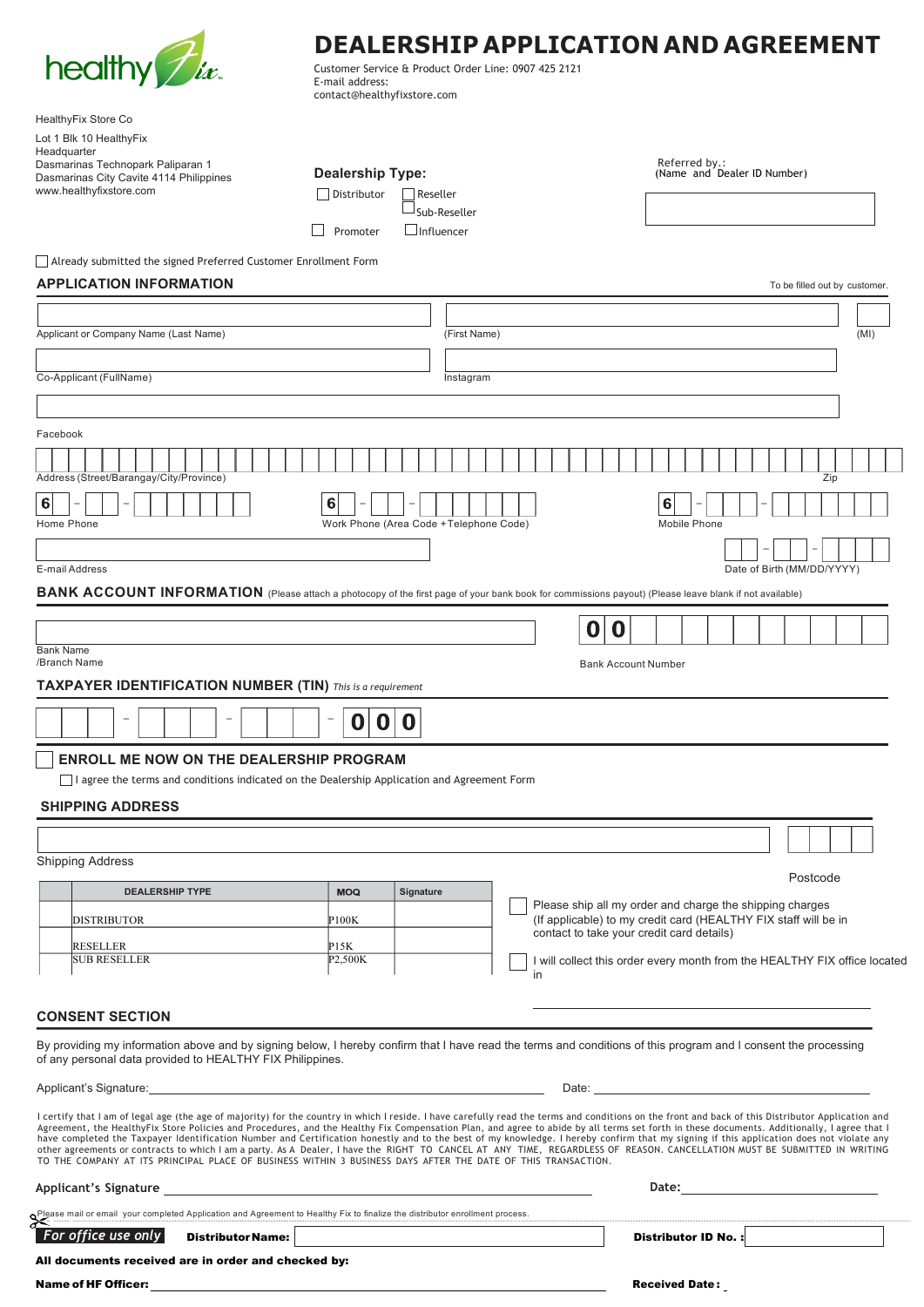- Please Attached Photocopy of any 1 Valid Government ID Below (front and back)
- Please send 2x2 Recent ID Photo for your HealthyFix Store Dealers ID

| <b>PRC</b>             |
|------------------------|
| <b>Drivers License</b> |
| Passport               |
| SSS ID                 |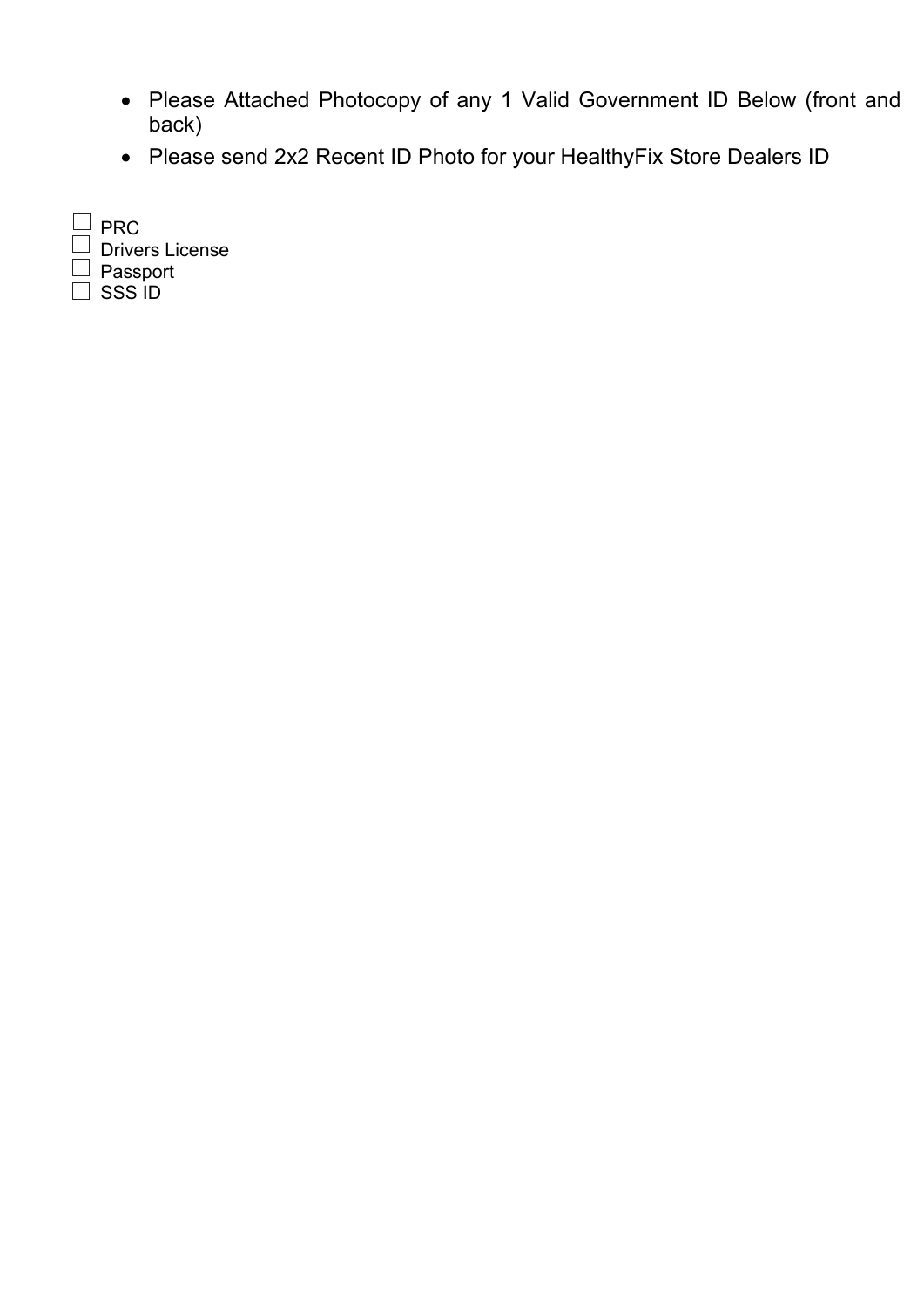

## **HEALTHYFIX STORE CO INDEPENDENT DISTRIBUTOR/RESELLER TERMS AND CONDITIONS**

1. In accordance with the terms and conditions herein, I hereby submit my Distributor Application and Agreement to become an Independent Distributor, (hereinafter referred to as "Distributor") with HEALTHYFIX STORE CO. (hereinafter referred to as "Company"):

2. The HEALTHYFIX STORE CO Policies and Procedures and the HEALTHYFIX STORE CO Compensation Plan are incorporated by reference into the terms and conditions of this Agreement, in their current form and as amended by HEALTHYFIX STORE CO at its sole discretion. As used throughout this document, the term "Agreement" refers to this Distributor/Reseller Application and Agreement, the HEALTHYFIX STORE CO Policies and Procedures, and the HEALTHYFIX STORE CO Compensation Plan.

3. This Agreement becomes effective on the date accepted by the Company. An executed online, facsimile or original hard-copy of this Agreement must be received by Company together with the initial Confirmed product order, for me to be officially accepted as a HEALTHYFIX Distributor/Reseller. If the Company does not receive an executed online, facsimile or original hard-copy of this Agreement and the initial Confirmed product order from me, I understand that this Agreement will be cancelled. I acknowledge that my signature on my online application or facsimile application shall be deemed by the Company to be my original signature. Faxed applications must include both the front and back of this Agreement.

4. Upon acceptance of this Application, I understand I will become a Distributor/Reseller of the Company and will be eligible to participate in the sales and distribution of the Company's goods in accordance with the Company's Policies and Procedures and Compensation Plan.

5. I understand that as a Distributor/Reseller, I am an independent contractor; not an agent, not an employee as defined under the Labor Code of the Philippines etc of the company for income revenue purposes and for any other purposes, or franchisee of the Company. I UNDERSTAND AND AGREE THAT I WILL NOT BE TREATED AS AN EMPLOYEE OF HEALTHYFIX STORE CO FOR INTERNAL REVENUE TAX PURPOSES. I understand and agree that I will pay all applicable income taxes, self-employment taxes, local taxes and/or local license fees that may become due as a result of my activities under this Agreement.

6. I understand and agree that as Independent distributor/Reseller my profit will be coming from the retail sale I made through my own effort of HEALTHYFIX STORE CO products. I shall receive no commission from the mere act of enrolling others into the program, and I shall not represent to others that it is possible to receive any income simply from enrolling others in the program.

7. I agree that as a Distributor/Reseller, I will operate in a lawful, ethical and moral manner and will use my best efforts to promote the sale and use of the products offered by the Company to the general public. I understand that as a Distributor/Reseller, my conduct must be consistent with public interest and I will avoid all discourteous, deceptive, misleading or unethical practices. In addition, I agree to abide by all local laws governing the operation of my HEALTHYFIX STORE CO distributorship business.

- 8. I understand that will Not allow anyone to use my Dealer's account/ID to purchase at a discount. (Representatives may collect items on behalf of the Reseller only with a valid letter of authorization.)
- 9. I understand that I will sell all products bought from HealthFix only at the suggested retail prices set by HealthyFix, which are current at the time of sale.
- 10. I understand that I will Not sell HealthyFix products in or to retail stores, supermarkets or other fixed places of business as well as online market<br>places such as Lazada, Shopee and other similar sites WITHOUT PRIOR
- 11. I Understand that I shall follow "Good Storage Practice" TO STORE THE PRODUCTS AWAY FROM SUNLIGHT AND BELOW 30 DEGREES CENTIGRADE
- TO PRESERVE THE QUALITY OF THE PRODUCTS. Failure to do so will cause irreparable damage to the products.<br>12. I understand to never leave the products in the vehicle or any other place that may be subject to heat, and to ac the quality of products not properly stored in accordance with these directions.
- 13. I allow the use of my name for publication from time to time in company documents, merchandising and other material especially in relation to sales figures and performance tables.

14. I understand that I am not guaranteed any income, nor am I assured any profit or success. I am free to set my own hours and determine my own location and methods of selling, within the guidelines and requirements of this Agreement. I agree that I am responsible for my own business expenses in connection with my activities as a Distributor/Reseller.

15. I certify that neither the Company nor my sponsor has made any claims of guaranteed earnings or representations of anticipated earnings that might result from my efforts as a Distributor. I understand that my success as a Distributor/Reseller comes from retail sales and the development of a marketing network. I understand and agree that I will make no statements, disclosures or representations in selling the Company's goods or in the sponsoring of other prospective Distributors/Reseller, other than those contained in approved Company literature.

16. UNCLAIMED COMMISSIONS AND CREDITS: Distributors/Reseller must submit a Bank Transfer Authorization Form (BTAF) containing a valid Banco De Oro (BDO) bank details in order for the company to transfer all cash commissions and bonus. Should HEALTHYFIX STORE CO not receive the BTAF within 6 months of the first commission earned, HEALTHYFIX STORE CO will deduct a Php 840 charge for such transaction; plus Php 560 monthly maintenance fee from the distributor's account. Any other issued credit that remains unused after six (6) months will incur a Php 560 monthly maintenance fee.

17. If I sponsor other Preferred Customers, I agree to perform a bona-fide supervisory, distributive, selling and training function in connection with the sale of the Company's goods to the end user.

Address: Lot 1 Blk 10 HealthyFix Corporate Office, Bargn Industrial Centre, Dasmarinas Technopark Paliparan 1 Dasmarinas City Cavite 4114 Philippines Telephone: 046 476 0641